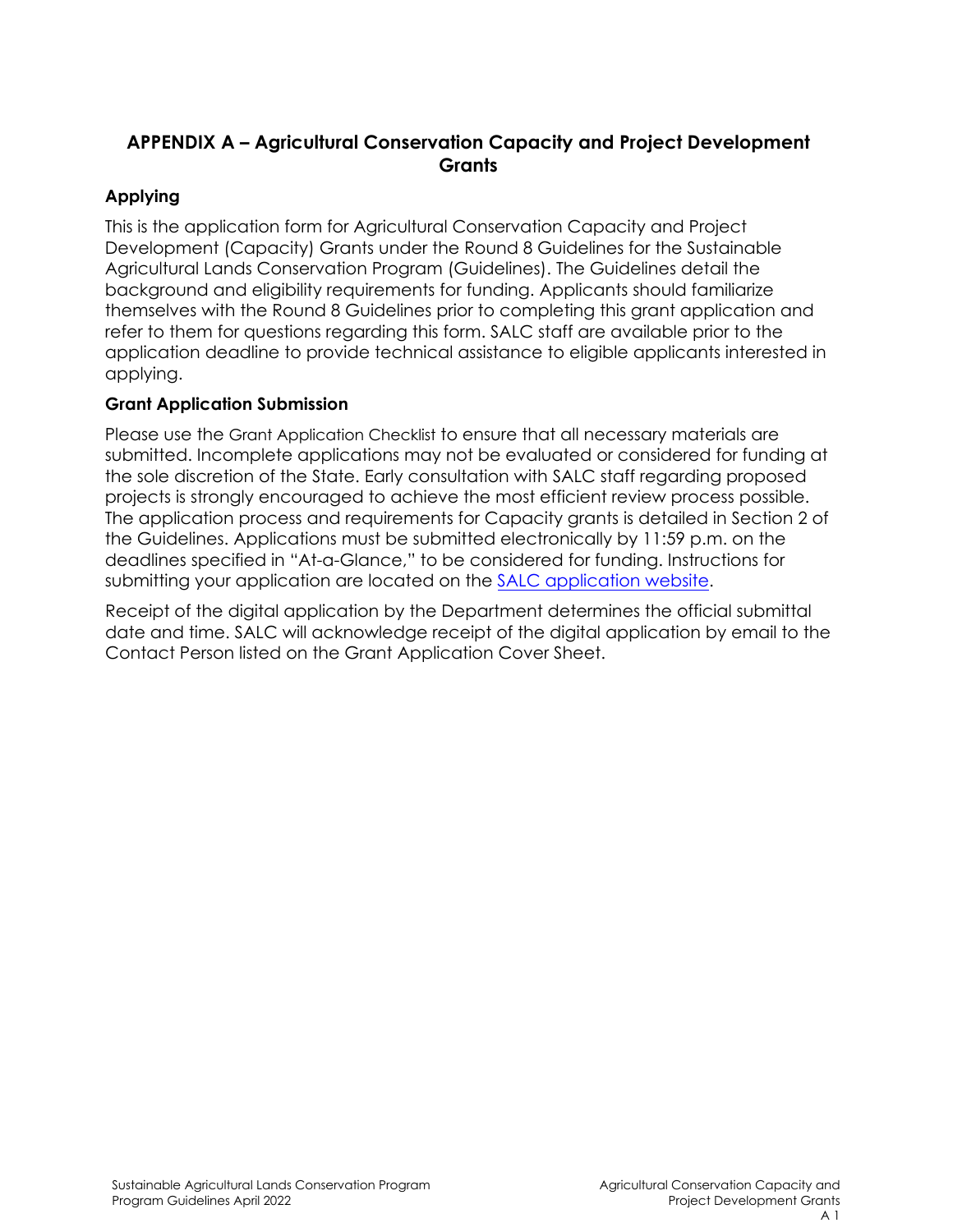## **Acquisition Grant Application Checklist**

# **REQUIRED COMPONENTS**

# **ALL GRANT APPLICATIONS MUST INCLUDE THE FOLLOWING:**

- ☐ Application Cover Sheet
- ☐ Executive Summary (1/2-page maximum)
- ☐ Narrative Questions
- ☐ Applicant Resolution of Support
- ☐ Work Plan
- ☐ Budget
- ☐ Documentation of Organizational Eligibility
- ☐ Project Boundary Maps *(if available)*
- ☐ Priority Population Benefits Table *(if applying for priority population status)*
- ☐ Documentation of Organizational Capacity *(Tier 2 funding applications only)*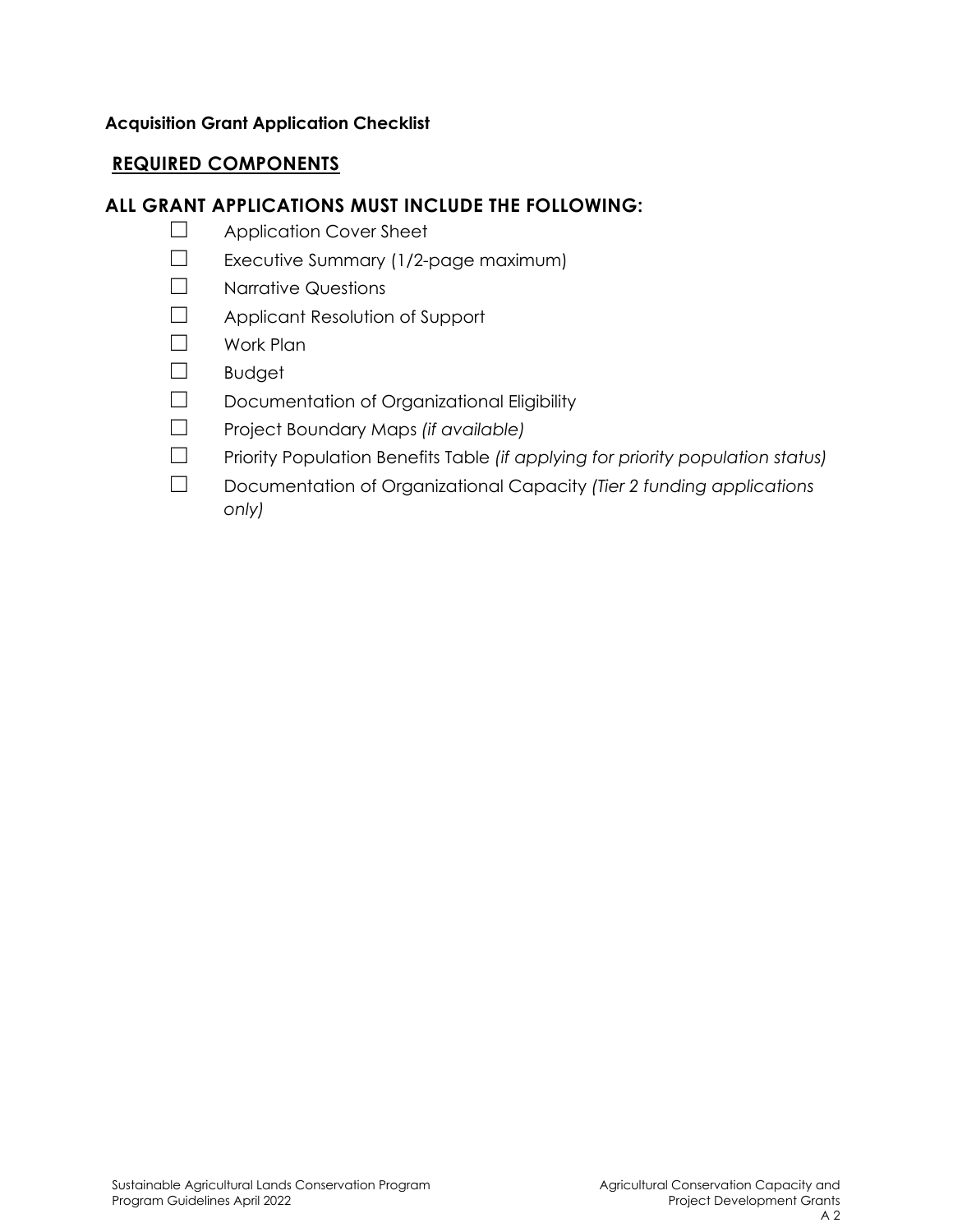### **Acquisition Grant Application Cover Sheet**

#### **Basic Information**

| <b>Project Title</b>              |                                           |  |  |
|-----------------------------------|-------------------------------------------|--|--|
| Location (County)                 |                                           |  |  |
| <b>Project Activities</b>         |                                           |  |  |
|                                   | $\Box$ Y $\Box$ N                         |  |  |
| <b>Priority Population Status</b> | <b>If yes, attach Priority Population</b> |  |  |
|                                   | <b>Benefits Table</b>                     |  |  |

#### **Project Funding**

| <b>Requested Funding Tier</b>                                        | $\sqsupset$ Tier 1<br>$\Box$ Tier 2                                         |  |  |  |
|----------------------------------------------------------------------|-----------------------------------------------------------------------------|--|--|--|
| A: SALC Request Amount                                               | $\frac{1}{2}$ [Maximum is \$100,000 for Tier 1 and<br>\$250,000 for Tier 2] |  |  |  |
| <b>B: Match Amount</b>                                               |                                                                             |  |  |  |
| Matching Funds Source                                                | [i.e., NRCS-ACEP, WCB-CAPP, etc.]                                           |  |  |  |
| Does all or a portion of the match come<br>from another CCI program? | $\square$ Y $\square$ N List:                                               |  |  |  |
| Total Estimated Project Cost (A + B)                                 |                                                                             |  |  |  |

#### **Applicant Information**

| Applicant                  |  |
|----------------------------|--|
| Federal Employer ID Number |  |
| <b>Mailing Address</b>     |  |
| Contact Person             |  |
| Title                      |  |
| Phone Number               |  |
| Email Address              |  |

Applicants for which this would be their first capacity grant with the Department or who have 0 - 2 paid staff may apply for funding Tier 1 (\$100,000 maximum grant request).

Applicants who have 3 or more paid staff or have received a capacity grant from the Department previously, and who can demonstrate the organizational and fiscal capacity to complete the work outlined in their work plan may apply for Tier 2 (\$250,000 maximum grant request).

| Has the applicant received capacity<br>funding from the Department of<br>Conservation previously? | $\Box$ Y $\Box$ N<br>$[$ If yes, when?] |
|---------------------------------------------------------------------------------------------------|-----------------------------------------|
| How many paid staff does the applicant<br>employee?                                               |                                         |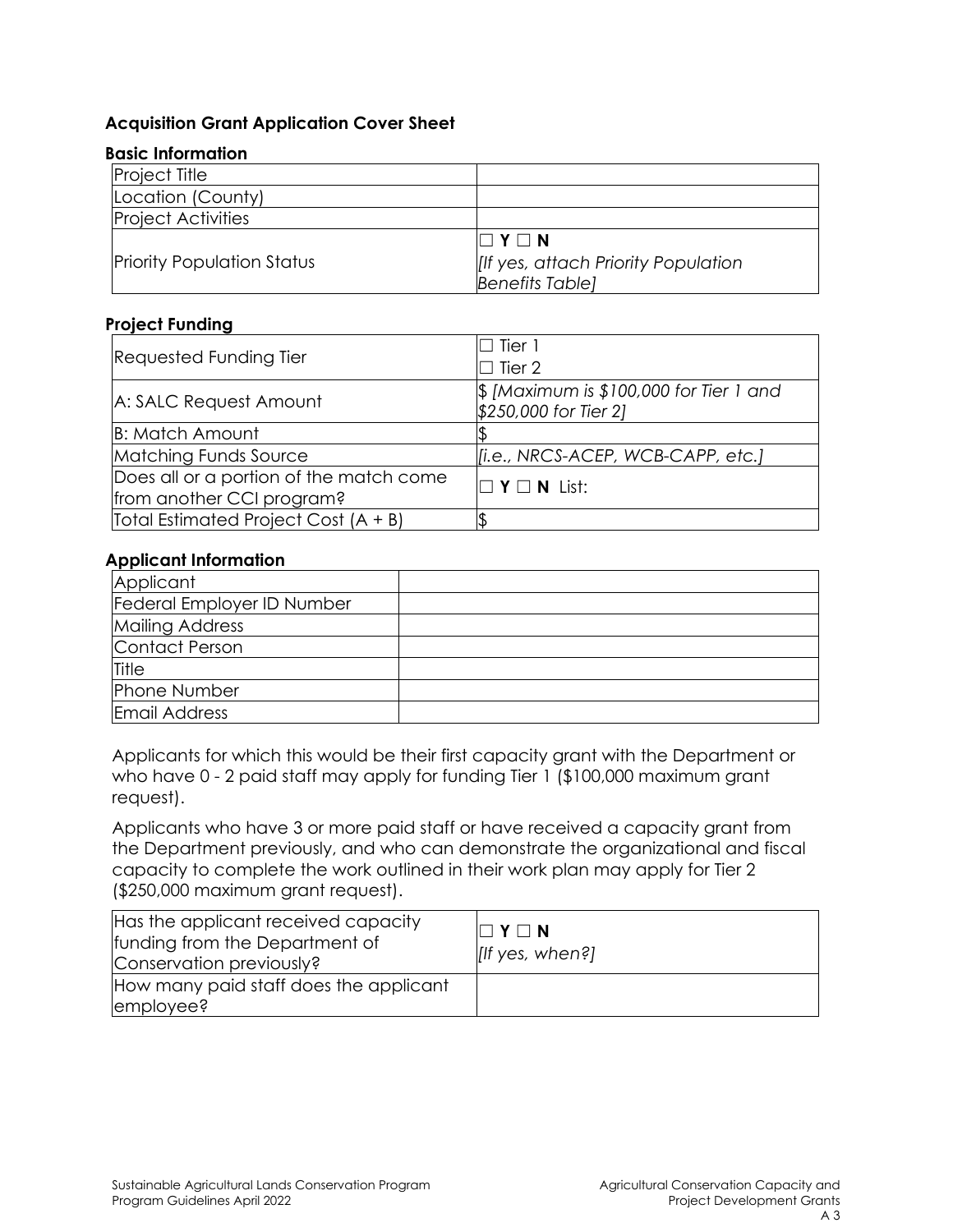## **Executive Summary**

This section (**1/2-page** maximum), will provide a brief overview of:

- A brief description of the proposed work
- How funding will meet an organizational need
- If applicable, any participating collaborators or partners and what role they will play
- Any critical deadlines.

## **Narrative Questions**

The questions below are designed to solicit specific facts about the proposal. Please respond to all questions in the order listed and clearly label each question and answer. Points will be attributed to each section and not to individual questions. If a question does not apply to your proposed work, indicate that it is not applicable ("N/A").

- A. Describe the proposed project. How will the funding be used to do one or more of the following:
	- a. build organizational and financial capacity to develop agricultural conservation acquisition projects?
	- b. develop agricultural conservation easement and fee acquisition projects in preparation for submitting such projects for acquisition funding in future rounds?
	- c. cover associated costs to help close agricultural conservation acquisition projects where the cost of the acquisition is covered by an alternate source of funding?
- B. How will the funding increase the applicant's capacity to initiate and conduct agricultural land conservation activities?
- C. Describe how the project meets one or more of the following program goals:
	- a. contributes to carbon neutrality
	- b. supports sustainable land management
	- c. supports coordinated land use planning
	- d. builds climate resilience
	- e. reduces risk from extreme climate events
	- f. contributes to the State's effort to combat climate change
	- g. safeguards the State's economic sustainability and food security
	- h. protects biodiversity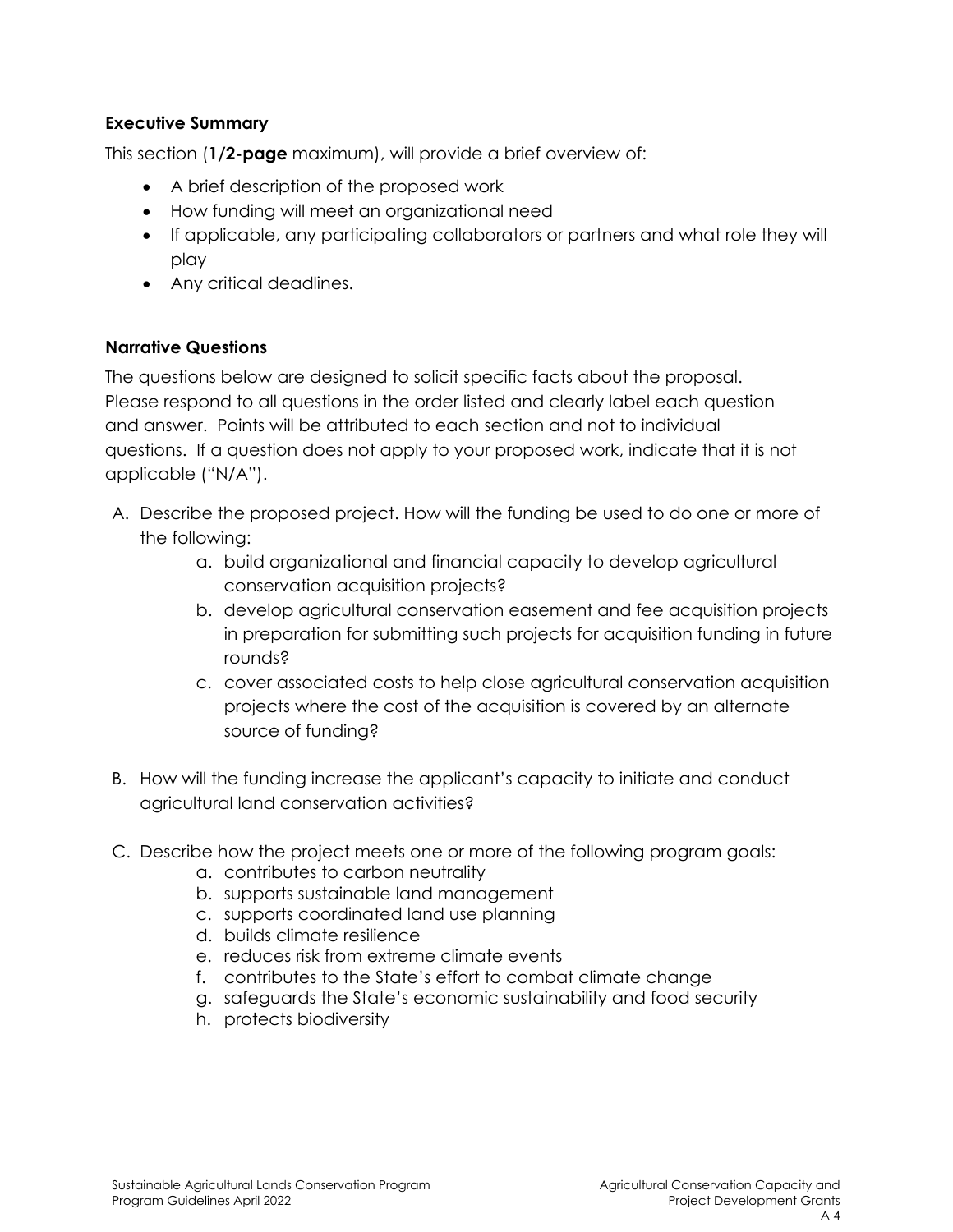- D. Describe how the project will advance equity and opportunity by [providing](https://ww2.arb.ca.gov/sites/default/files/auction-proceeds/ccidoc/criteriatable/criteria_table_technical_assistance_capacity_building.pdf)  [meaningful benefits to a priority population](https://ww2.arb.ca.gov/sites/default/files/auction-proceeds/ccidoc/criteriatable/criteria_table_technical_assistance_capacity_building.pdf) or increasing new or Veteran farmer or rancher access or tribal access to State funding for agricultural conservation acquisitions. Provide a completed copy of the linked Priority Population Benefits Table for Technical Assistance and Capacity Building and relevant supplemental documentation to support your claim.
- E. How will the project's outcomes be implemented and made durable? Over what period will outcomes remain effective?

## Tier 1 Applicants only

F. Describe your organization's experience developing and implementing similar projects. Describe any internal resources and capacity available to complete the proposed work, including any professional staff qualified to develop and successfully implement the proposed project. If your organization lacks the resources or capacity to complete the proposed project, describe your plan to acquire the expertise necessary to complete the proposed work.

## Tier 2 Applicants only

- G. Describe your organization's board and/or management structure and explain how this structure provides oversight over staff work.
- H. Does your organization have access to resources and/or tools to track projects and the expenditure of grant funds (e.g., grant management software, spreadsheets, financial tracking systems, geographic information systems, etc.)? If so, describe.
- I. Does your organization have professional staff within it's employ who have the knowledge and expertise to successfully develop conservation acquisition projects? If so, provide a brief overview of relevant staff's knowledge and expertise.
- J. Describe your organization's experience developing and implementing similar projects within the last three (3) years.
- K. Does your organization have a staff time-keeping system with the capacity to generate reports that break time down by grant task and person? If so, describe.
- L. Does your organization have staff or a contractor sufficiently skilled to track project financials in a way that allows for efficient and accurate invoice submission? If so, describe.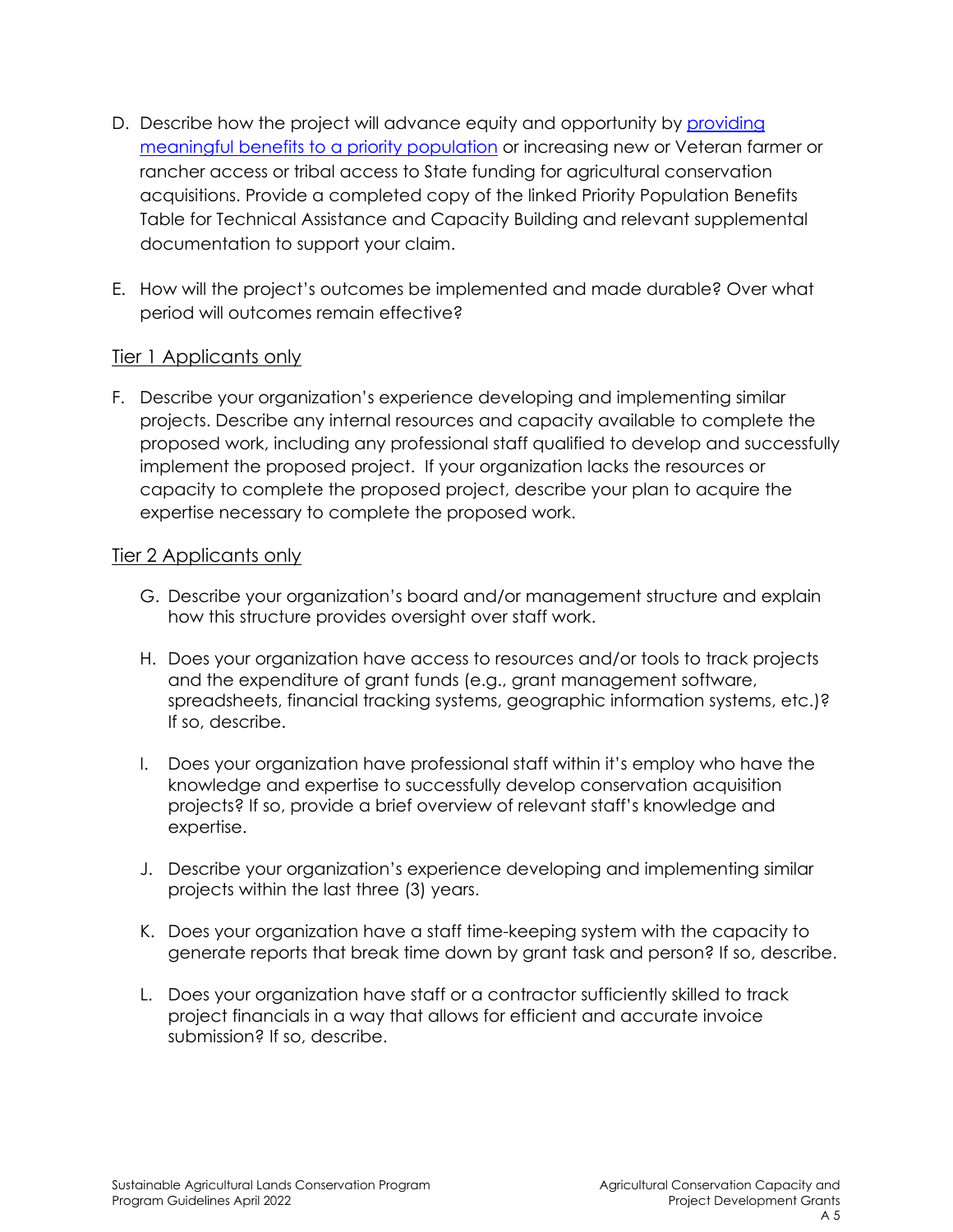## **Applicant Resolution of Support**

Applicants must submit a signed Resolution of Support adopted by the entity's governing body that evidences authority to submit the application and, if awarded funding, to enter into and perform under the terms of the template Grant Agreement (Appendix H).

The resolution must:

- Authorize the submittal of the grant application for a Sustainable Agricultural Lands Program agricultural conservation capacity grant.
- Certify that the Applicant understands the assurances and certification in the application,
- Authorize entrance into a grant agreement with the Department for the project and accept the template terms and conditions, if the project is awarded funding.
- Authorize a designated individual to, as agent, accept the award of grant funding and to execute tasks, such as signing documents, related to the application, grant agreement, payment requests, and so on if the project is awarded funding.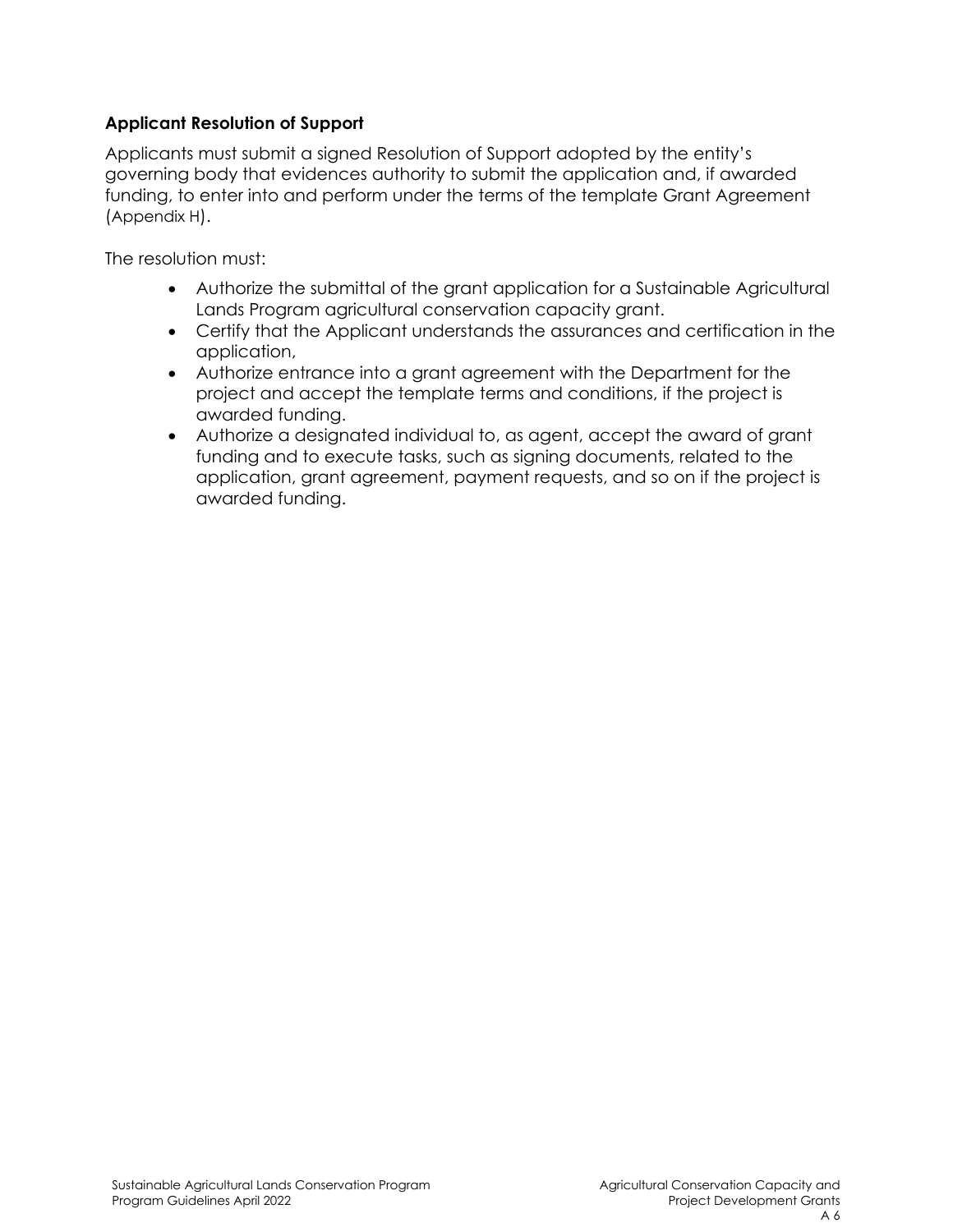## **Work Plan**

Applicants must provide a detailed work plan that specifies the tasks, subtasks, and performance measures that will be performed during the grant term. A separate work plan should be provided for each project type proposed within this application.

The work plan will also include a schedule of target completion dates, cost estimates, and a list of deliverables to be provided as proof of project completion. The schedule should be of sufficient detail to allow assessment of the progress through the work plan at regular intervals. Cost estimates should be consistent with the budget. If awarded funding, this work plan will be incorporated into the Grant Agreement.

|              | Timeline                   | Deliverables       | <b>Total Requested</b><br><b>Grant Funds</b> |  |
|--------------|----------------------------|--------------------|----------------------------------------------|--|
| <b>TASK1</b> | <b>Start and End Date]</b> |                    |                                              |  |
| Subtask A:   |                            |                    |                                              |  |
| Subtask B:   |                            |                    |                                              |  |
| Subtask :    |                            |                    |                                              |  |
| <b>TASK2</b> |                            |                    |                                              |  |
| Subtask A:   |                            |                    |                                              |  |
| Subtask B:   |                            |                    |                                              |  |
| Subtask :    |                            |                    |                                              |  |
| <b>TASK3</b> |                            |                    |                                              |  |
| Subtask A:   |                            |                    |                                              |  |
| Subtask B:   |                            |                    |                                              |  |
| Subtask :    |                            |                    |                                              |  |
| TASK         |                            |                    |                                              |  |
| Subtask A:   |                            |                    |                                              |  |
| Subtask B:   |                            |                    |                                              |  |
| Subtask :    |                            |                    |                                              |  |
|              |                            | <b>GRAND TOTAL</b> |                                              |  |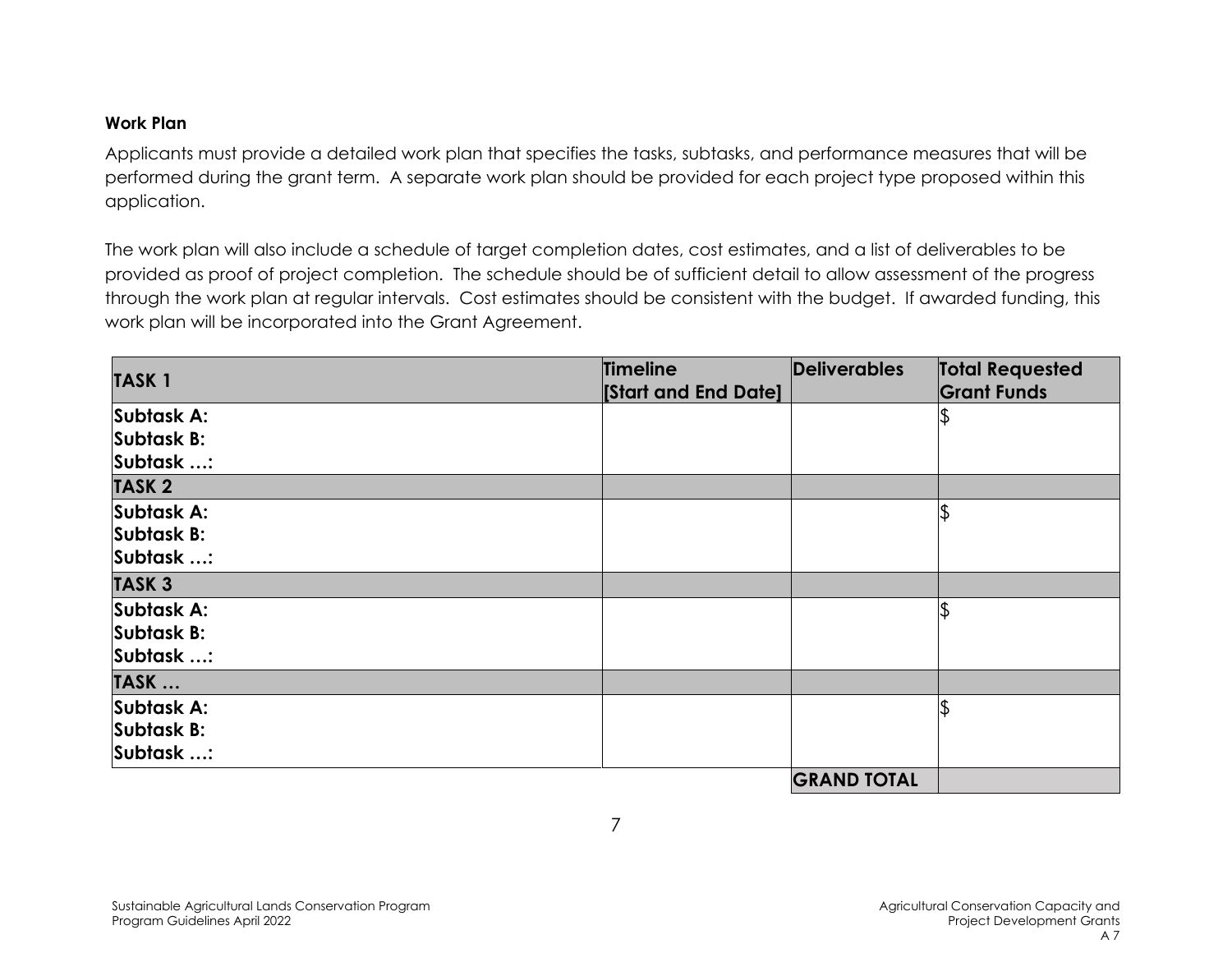### **Budget**

Applicants must provide a budget broken down by cost type and by task. Cost estimates should be consistent with the work plan. All costs must be eligible. If awarded funding, this Budget will be incorporated into the Grant Agreement.

| <b>DIRECT COSTS</b>                                             | Hourly<br>Rate/<br><b>Unit Cost</b> | Number of<br>hours/units | Task 1        | Task 2   | Task | Program<br>Request                  | <b>Match</b><br><b>Funding</b> | <b>Total</b><br><b>Funding</b> |
|-----------------------------------------------------------------|-------------------------------------|--------------------------|---------------|----------|------|-------------------------------------|--------------------------------|--------------------------------|
| Personnel (including staff,<br>contractors, and<br>consultants) |                                     |                          |               |          |      |                                     |                                |                                |
| Travel                                                          |                                     |                          |               |          |      |                                     |                                |                                |
| Education/Training (maximum<br>of 2% of grant)                  |                                     |                          |               |          |      |                                     |                                |                                |
|                                                                 |                                     |                          |               |          |      |                                     |                                |                                |
|                                                                 |                                     |                          |               |          |      |                                     |                                |                                |
|                                                                 |                                     |                          |               |          |      |                                     |                                |                                |
|                                                                 |                                     |                          |               |          |      |                                     |                                |                                |
|                                                                 |                                     | Subtotal                 | $\frac{1}{2}$ | <b>đ</b> | \$   | $\frac{1}{2}$                       | \$                             | \$                             |
| <b>INDIRECT COSTS (maximum of</b><br>20% of grant)              |                                     |                          |               |          |      |                                     |                                |                                |
| Example: Office space<br>(prorated)                             |                                     |                          |               |          |      |                                     |                                |                                |
| Example: Supplies                                               |                                     |                          |               |          |      |                                     |                                |                                |
| Example: Legal or                                               |                                     |                          |               |          |      |                                     |                                |                                |
| Management staff                                                |                                     |                          |               |          |      |                                     |                                |                                |
|                                                                 |                                     | Subtotal                 | $\frac{1}{2}$ |          | \$   | $\frac{1}{2}$                       |                                | \$                             |
|                                                                 |                                     | <b>TOTAL</b>             | <b>S</b>      | Ş        | \$   | $\overline{\boldsymbol{\varsigma}}$ | Ş                              | \$                             |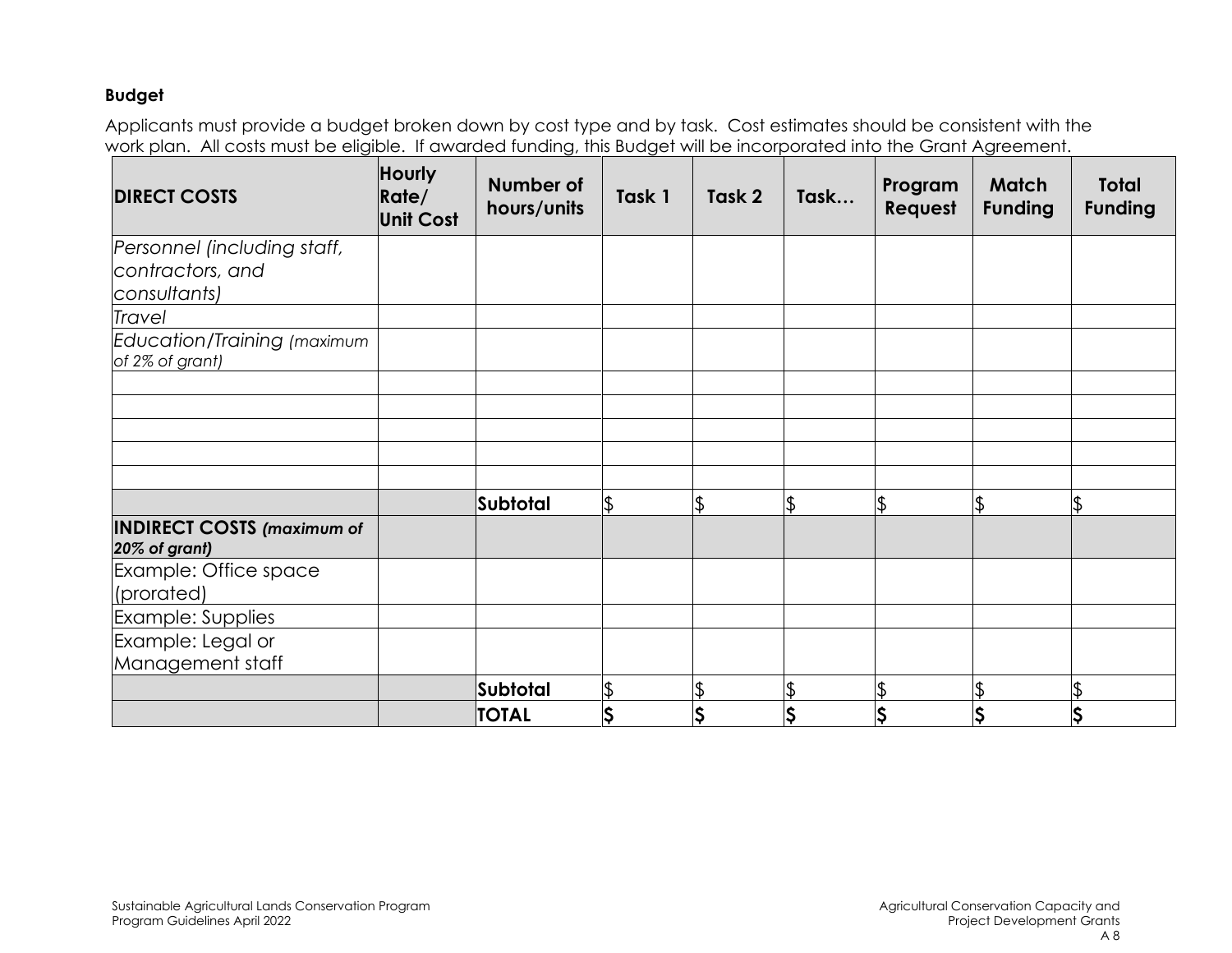## **Documentation of Organizational Eligibility**

Non-profit applicants and proposed interest holders must submit the following documentation:

- **o** Internal Revenue Service 501(c)3 status as a charitable non-profit;
- **o** Articles of Incorporation and by-laws documenting the principal charitable or public purposes of the nonprofit organization; and,
- **o** Adopted policy that details the organization's goals and purposes, including the organization's commitment to conservation of agriculture, rangeland, or farmland.

Governmental applicants and proposed interest holders should submit a copy of the relevant statute or other policy outlining their purpose and authority regarding the conservation of agricultural land.

Applicants and proposed interest holders that have submitted documentation of organizational eligibility through a previous application may certify that the most current versions of these documents are on file with the Department in lieu of submitting the documents themselves (see next page).

Documentation of Organizational Eligibility

*I certify here that the most current versions of the documents below are on record at the Department or attached:*

[Print Name, Title]

# **Date**

- $\Box$  IRS 501(c)3 status
- ☐ Articles of Incorporation
- ☐ Bylaws
- ☐ Adopted Policy or Statement of Purpose for conservation of agriculture, rangeland, or farmland *(if different from above)*
- ☐ Copy of relevant statute *(governmental applicants only)*

# **Project Boundary Maps** *(if available)*

Applicants should submit legible pdf maps of project boundaries for projects they intend to develop using this funding, if available.

# **Documentation of Organizational Capacity** *(Tier 2 applicants only)*

Tier 2 applicants and proposed interest holders must provide proof of organizational capacity to acquire and steward conservation acquisitions for their agricultural conservation values as part of their application. Applicants may meet this requirement by:

- **o** Providing proof of LTAC accreditation; or,
- **o** Providing copies of the following documents, as relevant:
	- Conflict of Interest Policy